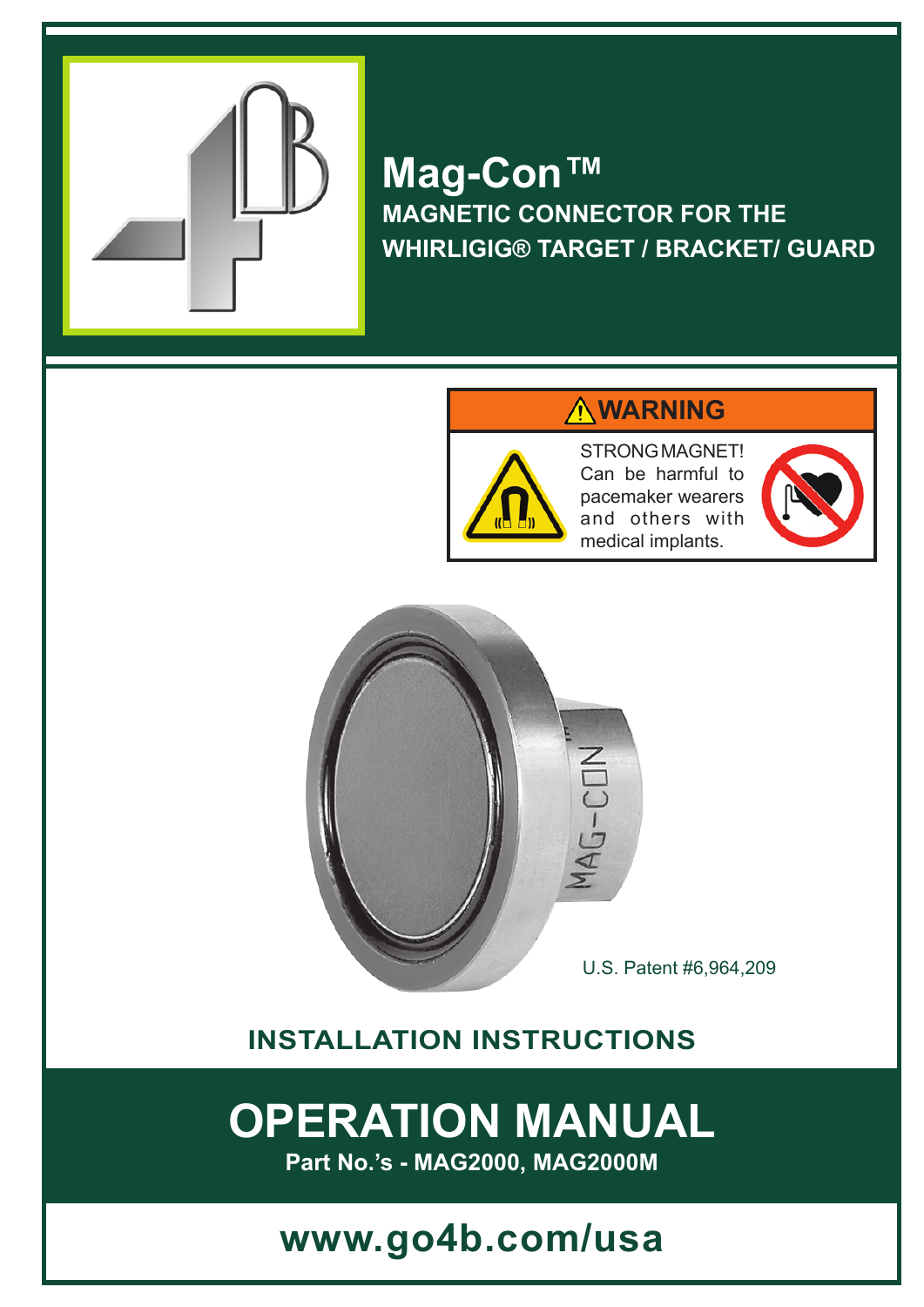Dear 4B Customer:

Congratulations on your purchase. 4B appreciates your business and is pleased you have chosen our products to meet your needs.

Please read in its entirety and understand the literature accompanying the product before you place the product into service. Please read the safety precautions carefully before operating the product. With each product you purchase from 4B, there are some basic but important safety considerations you must follow to be sure your purchase is permitted to perform its design function and operate properly and safely, giving you many years of reliable service. Please read and understand the Customer Safety Responsibilities listed below. Failure to follow this safety directive and the Operation Manuals and other material furnished or referenced, may result in serious injury or death.

### *SAFETY NOTICE TO OUR CUSTOMERS*

- A. In order to maximize efficiency and safety, selecting the right equipment for each operation is vital. The proper installation of the equipment, and regular maintenance and inspection is equally important in continuing the proper operation and safety of the product. The proper installation and maintenance of all our products is the responsibility of the user unless you have asked 4B to perform these tasks.
- B. All installation and wiring must be in accordance with Local and National Electrical Codes and other standards applicable to your industry. (Please see the article "Hazard Monitoring Equipment Selection, Installation and Maintenance" at www. go4b.com.) The installation of the wiring should be undertaken by an experienced and qualified professional electrician. Failure to correctly wire any product and/or machinery can result in the product or machine failing to operate as intended, and can defeat its design function.
- C. Periodic inspection by a qualified person will help assure your 4B product is performing properly. 4B recommends a documented inspection at least annually and more frequently under high use conditions.
- D. Please see the last page of this manual for all warranty information regarding this product.

## *CUSTOMER SAFETY RESPONSIBILITIES*

### **1. READ ALL LITERATURE PROVIDED WITH YOUR PRODUCT**

Please read all user, instruction and safety manuals to ensure that you understand your product operation and are able to safely and effectively use this product.

### **2. YOU BEST UNDERSTAND YOUR NEEDS**

Every customer and operation is unique, and only you best know the specific needs and capabilities of your operation. Please call the 24-hour hotline at 309-698-5611 for assistance with any questions about the performance of products purchased from 4B. 4B is happy to discuss product performance with you at any time.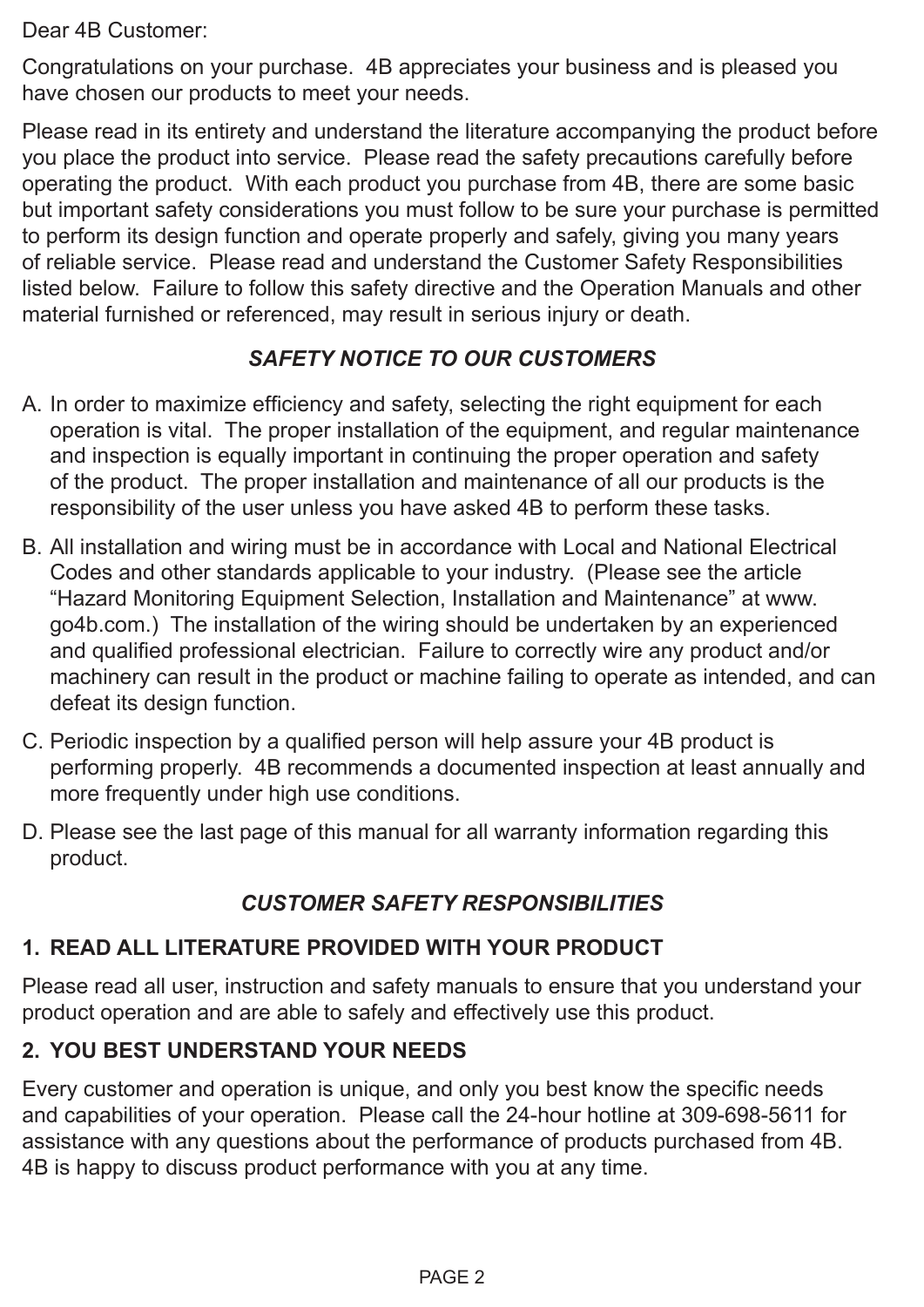### **3. SELECT A QUALIFIED AND COMPETENT INSTALLER**

Correct installation of the product is important for safety and performance. If you have not asked 4B to perform the installation of the unit on your behalf, it is critical for the safety of your operation and those who may perform work on your operation that you select a qualified and competent electrical installer to undertake the installation. The product must be installed properly to perform its designed functions. The installer should be qualified, trained, and competent to perform the installation in accordance with Local and National Electrical Codes, all relevant OSHA Regulations, as well as any of your own standards and preventive maintenance requirements, and other product installation information supplied with the product. You should be prepared to provide the installer with all necessary installation information to assist in the installation.

### **4. ESTABLISH AND FOLLOW A REGULAR MAINTENANCE AND INSPECTION SCHEDULE FOR YOUR 4B PRODUCTS**

You should develop a proper maintenance and inspection program to confirm that your system is in good working order at all times. You will be in the best position to determine the appropriate frequency for inspection. Many different factors known to the user will assist you in deciding the frequency of inspection. These factors may include but are not limited to weather conditions; construction work at the facility; hours of operation; animal or insect infestation; and the real-world experience of knowing how your employees perform their jobs. The personnel or person you select to install, operate, maintain, inspect or perform any work whatsoever, should be trained and qualified to perform these important functions. Complete and accurate records of the maintenance and inspection process should be created and retained by you at all times.

### **5. RETAIN AND REFER TO THE OPERATION MANUAL FOR 4B'S SUGGESTED MAINTENANCE AND INSPECTION RECOMMENDATIONS**

As all operations are different, please understand that your specific operation may require additional adjustments in the maintenance and inspection process essential to permit the monitoring device to perform its intended function. Retain the Operation Manual and other important maintenance and service documents provided by 4B and have them readily available for people servicing your 4B equipment. Should you have any questions, please call the free 24-hour hotline number (309-698-5611).

### **6. SERVICE REQUEST**

If you have questions or comments about the operation of your unit or require the unit to be serviced please contact the 4B location who supplied the product or send your request via fax (309-698-5615) or call us via our 24-hour hotline number in the USA (309-698- 5611). Please have available product part numbers, serial numbers, and approximate date of installation. In order to assist you, after the product has been placed into service, complete the online product registration section which is accessed via our website www.go4b.com/usa.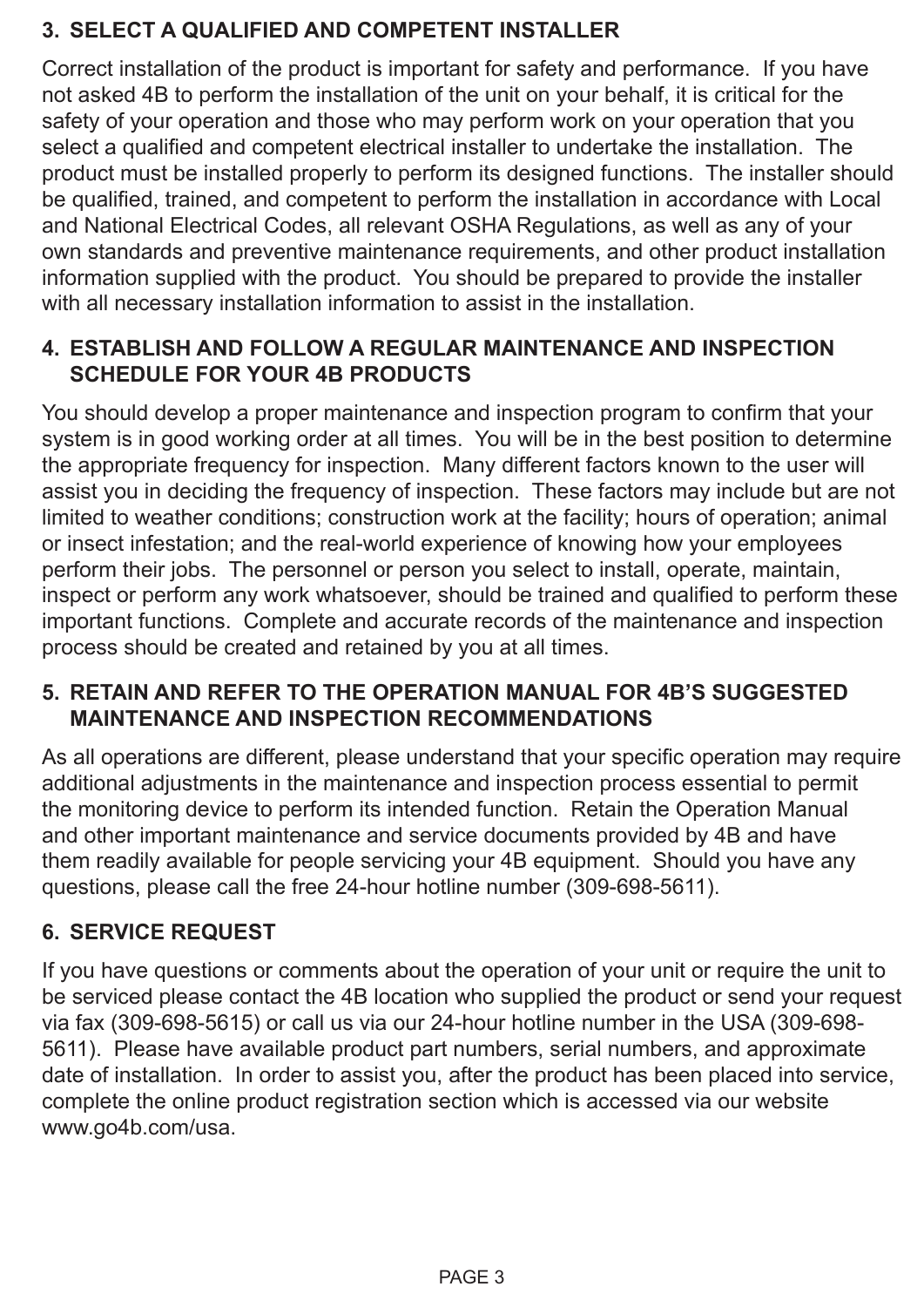# **WARNING**

- Always lockout and tagout the machine, rotating machinery can cause serious injury or death.
- O.S.H.A. requires that all exposed rotating shafts are provided with a full guard.
- Do not place anything between the magnet and metal, personal injury may occur.
- Mag-Con will erase magnetic strips from credit cards / door keys & other magnetic sensitive items.
- Mag-Con is not compatible with stainless steel shafts (non-ferrous metal).

# **PRODUCT OVERVIEW**

The Mag-Con™ is an optional magnetic connector that screws onto the Whirligig® and magnetically couples it to the shaft being monitored. This allows secure and simple installation of the Whirligig® without drilling and tapping the machines shaft. The Mag-Con has been designed to work with 4B's Whirligig universal shaft sensor mount, do not use with other manufacturer's products.

# **SPECIFICATIONS**

| <b>Material</b>               | <b>Stainless Steel</b>                   |
|-------------------------------|------------------------------------------|
| <b>Thread Size</b>            | 1/2 Inch UNC (MAG2000)<br>M12 (MAG2000M) |
| <b>Holding Force</b>          | Over 100 lbs.                            |
| <b>Maximum Shaft Speed</b>    | 300 RPM                                  |
| <b>Minimum Shaft Diameter</b> | $1-7/8$ Inches                           |
| <b>Operating Temperatures</b> | -40°F (-40°C) to 194°F (90°C)            |

# **NOTE**

For shaft diameters smaller than 1-7/8 inches, install the steel keeper onto the shaft. Counter sink the steel keeper and attach to the shaft using counter sink screws so that the Mag-Con fits completely flush onto the keeper. This solution can also be used for stainless steel shaft applications.

# **DIMENSIONS**

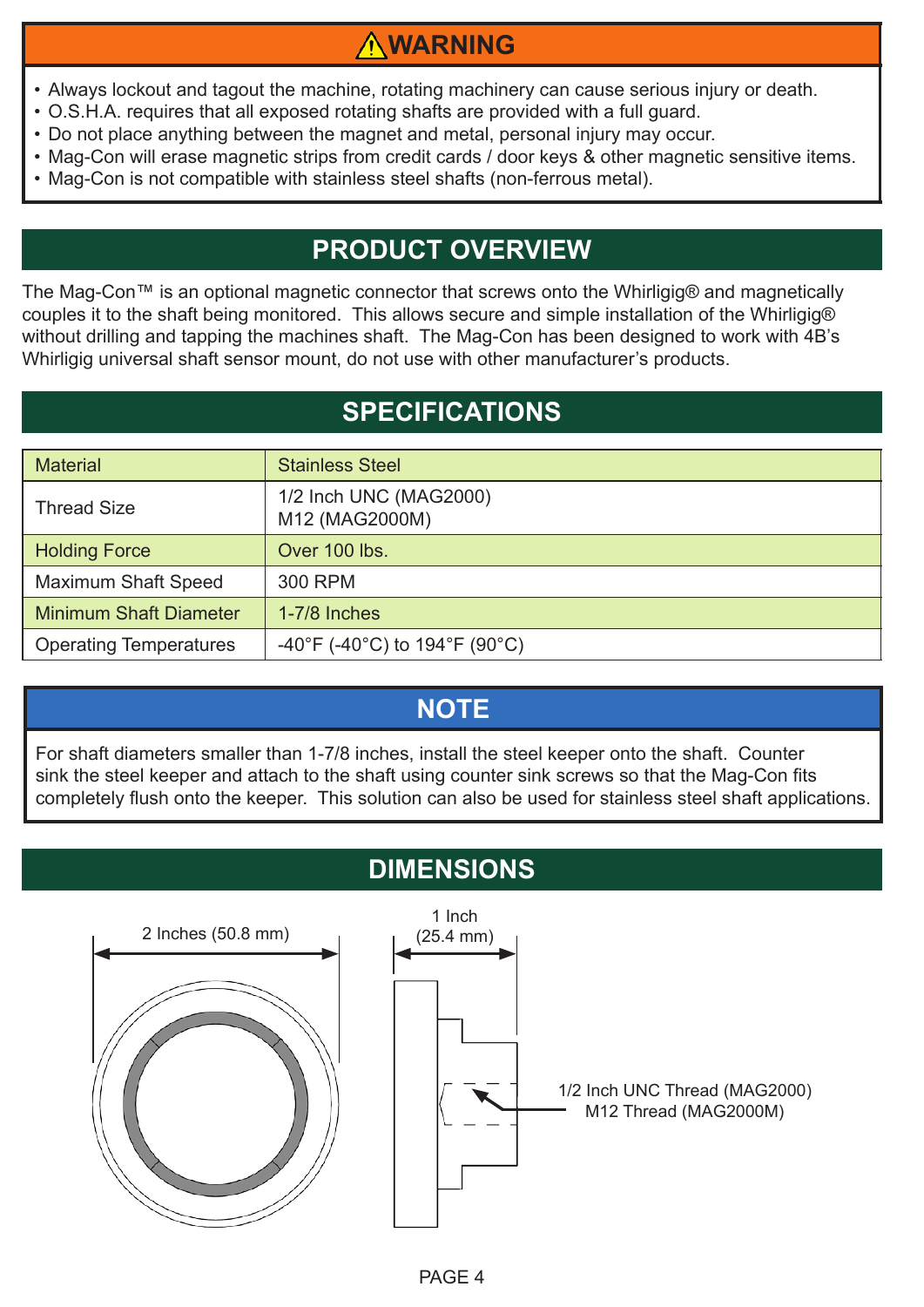# **INSTALLATION**

The following instruction are for the Whirligig® universal shaft sensor mount -

- 1. Remove the black rubber protector on the Whirligig threads.
- 2. Apply thread locker to the threads on the Mag-Con.
- 3. Thread the Mag-Con onto the Whirligig.
- 4. To tighten the Mag-Con, use a 1 inch open ended wrench on the Mag-Con and a 5/8 inch open ended wrench on the shaft of the Whirligig.
- 5. Once the Mag-Con has been tighten, remove steel keeper and plastic spacer from the Mag-Con (Image A).
- 6. Attach Mag-Con onto the center of the machine shaft.
- 7. Follow the manufacturer's installation instructions for sensors, and observe all relevant electrical codes and OSHA regulations.

# **WARNING**

*DO NOT* remove installed Whirligig while shaft is rotating, serious injury may occur.



**NOTE**

The Mag-Con ships with a steel keeper and plastic spacer to protect it during shipping. Both should be removed and discarded prior to installation.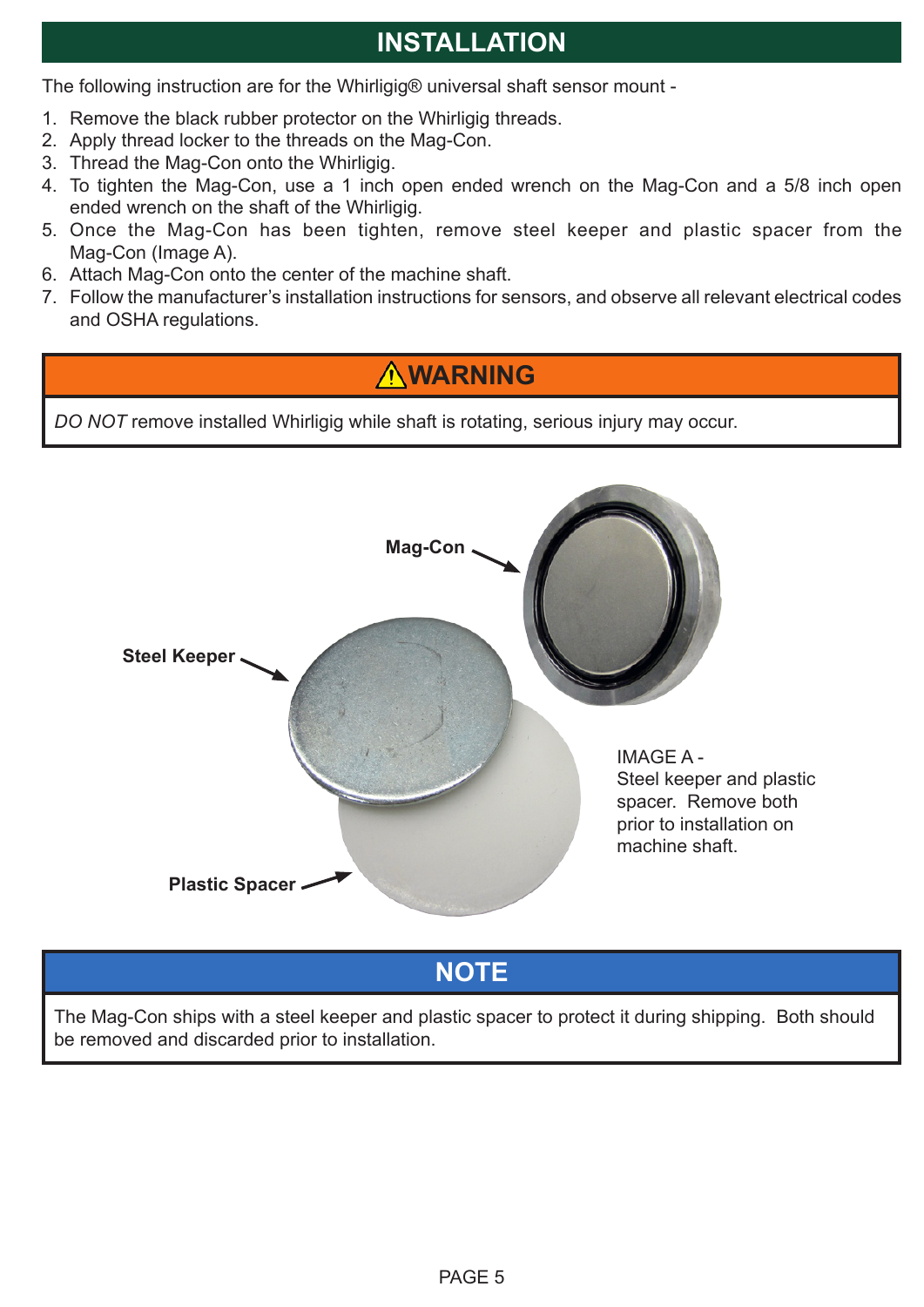# **TROUBLESHOOTING GUIDE**

| <b>FAULT</b>                                     | <b>REMEDY</b>                                                                                                                                                                                                                       |
|--------------------------------------------------|-------------------------------------------------------------------------------------------------------------------------------------------------------------------------------------------------------------------------------------|
| Mag-Con does not stick<br>securely to the shaft. | Make sure shaft is ferrous steel and not stainless steel.<br>$\mathbf{1}$<br>2. Shaft size should be a minimum of 1-7/8 inches in diameter. If<br>not, see note on page 4.<br>3. Check that surface of shaft is flat and rust free. |

# **Whirligig®**

The Whirligig® is a fully guarded target for easy mounting of motion sensors. It is a universal shaft sensor mount suitable for all industry standard cylindrical or DIN style inductive sensors including 4B's line of speed switch and inductive proximity sensors.

The sensor bolts to the Whirligig base plate and the complete assembly either bolts to the machines shaft through a 1/2 inch UNC tapped hole, or is connected magnetically using 4B's patented Mag-Con adaptor. Shaft or machine vibration does not affect the performance of the sensor, as the whole assembly moves with the shaft. With the Whirligig, sensor installation is simple, safe and reliable.

> Shaft to be Monitored

IMAGE C - Whirligig Fully Assembled



4B® and Whirligig® are registered trademarks of 4B Components Ltd., a subsidiary of T.F. & J.H. BRAIME (HOLDINGS) P.L.C. Mag-Con is a trademarks of 4B Components Ltd., a subsidiary of T.F. & J.H. BRAIME (HOLDINGS) P.L.C.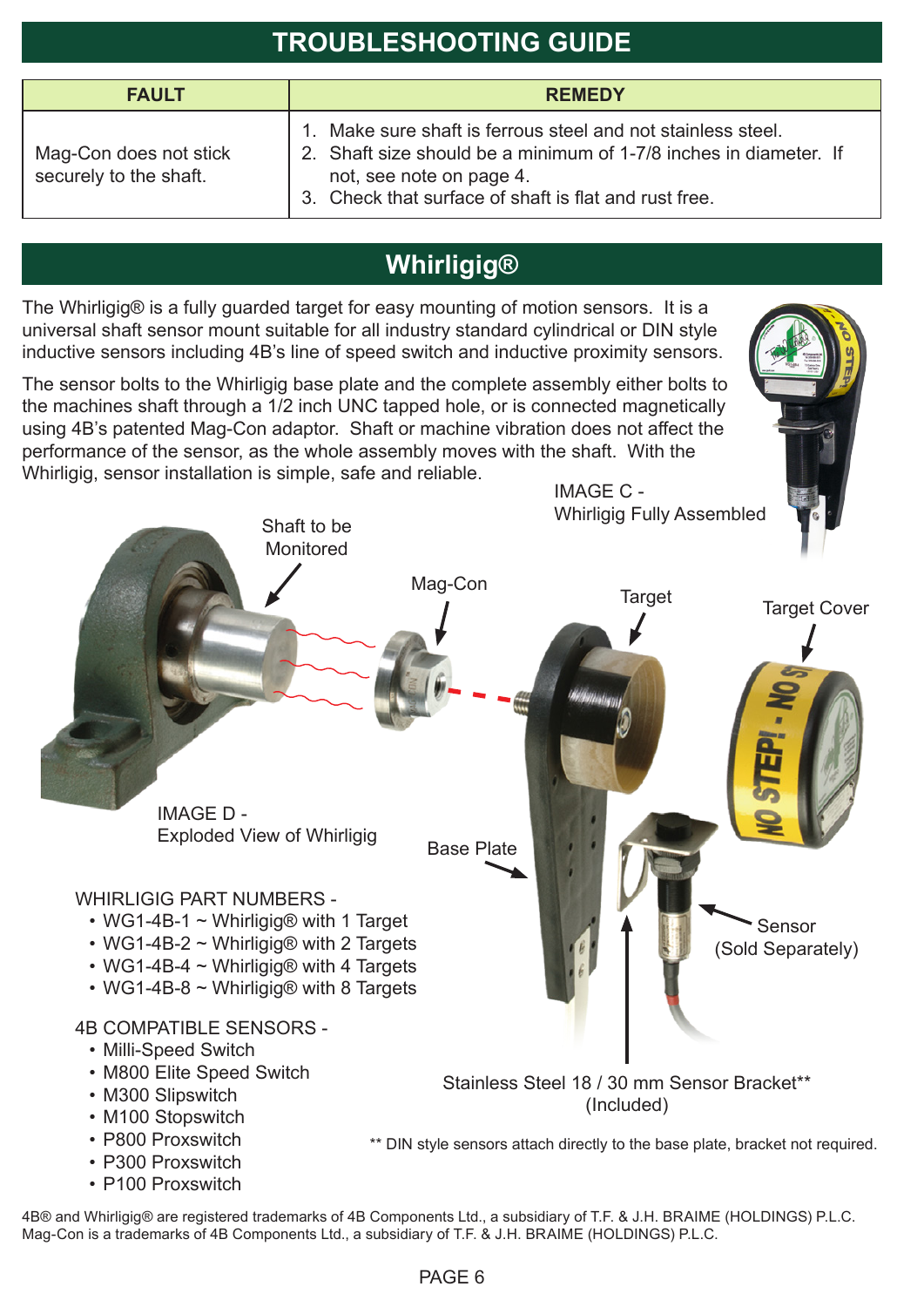## **PRODUCT WARRANTY**

#### **1. EXCLUSIVE WRITTEN LIMITED WARRANTY**

ALL PRODUCTS SOLD ARE WARRANTED BY THE COMPANY (4B COMPONENTS LIMITED, (4B) BRAIME ELEVATOR COMPONENTS LIMITED, AND (4B) S.E.T.E.M. Sarl HEREIN AFTER REFERRED TO AS 4B TO THE ORIGINAL PURCHASER AGAINST DEFECTS IN WORKMANSHIP OR MATERIALS UNDER NORMAL USE FOR ONE (1) YEAR AFTER DATE OF PURCHASE FROM 4B. ANY PRODUCT DETERMINED BY 4B AT ITS SOLE DISCRETION TO BE DEFECTIVE IN MATERIAL OR WORKMANSHIP AND RETURNED TO A 4B BRANCH OR AUTHORIZED SERVICE LOCATION, AS 4B DESIGNATES, SHIPPING COSTS PREPAID, WILL BE, AS THE EXCLUSIVE REMEDY, REPAIRED OR REPLACED AT 4B'S OPTION.

#### **2. DISCLAIMER OF IMPLIED WARRANTY**

NO WARRANTY OR AFFIRMATION OF FACT, EXPRESSED OR IMPLIED, OTHER THAN AS SET FORTH IN THE EXCLUSIVE WRITTEN LIMITED WARRANTY STATEMENT ABOVE IS MADE OR AUTHORIZED BY 4B. 4B SPECIFICALLY DISCLAIMS ANY LIABILITY FOR PRODUCT DEFECT CLAIMS THAT ARE DUE TO PRODUCT MISUSE, ABUSE OR MISAPPLICATIONS, AS AUTHORIZED BY LAW, 4B SPECIFICALLY DISCLAIMS ALL WARRANTIES THAT THE PRODUCT IS FIT OR MERCHANTABLE FOR A PARTICULAR PURPOSE.

#### **3. NO WARRANTY "BY SAMPLE OR EXAMPLE"**

ALTHOUGH 4B HAS USED REASONABLE EFFORTS TO ACCURATELY ILLUSTRATE AND DESCRIBE THE PRODUCTS IN ITS CATALOGS, LITERATURE, AND WEBSITES, SUCH ILLUSTRATIONS AND DESCRIPTIONS ARE FOR THE SOLE PURPOSE OF PRODUCT IDENTIFICATION AND DO NOT EXPRESS OR IMPLY A WARRANTY AFFIRMATION OF FACT, OF ANY KIND OR A WARRANTY OR AFFIRMATION OF FACT THAT THE PRODUCTS WILL CONFORM TO THEIR RESPECTIVE ILLUSTRATIONS OR DESCRIPTIONS. 4B EXPRESSLY DISCLAIMS ANY WARRANTY OR AFFIRMATION OF FACT, EXPRESSED OR IMPLIED, OTHER THAN AS SET FORTH IN THE EXCLUSIVE WRITTEN LIMITED WARRANTY STATEMENT ABOVE, INCLUDING, WITHOUT LIMITATION, THE IMPLIED WARRANTIES OF MERCHANTABILITY AND FITNESS FOR A PARTICULAR PURPOSE.

#### **4. LIMITATION OF DAMAGES**

ANY LIABILITY FOR CONSEQUENTIAL, INCIDENTAL, SPECIAL, EXEMPLARY, OR PUNITIVE DAMAGES, OR FOR LOSS OF PROFIT WHETHER DIRECT OR INDIRECT, IS EXPRESSLY DISCLAIMED.